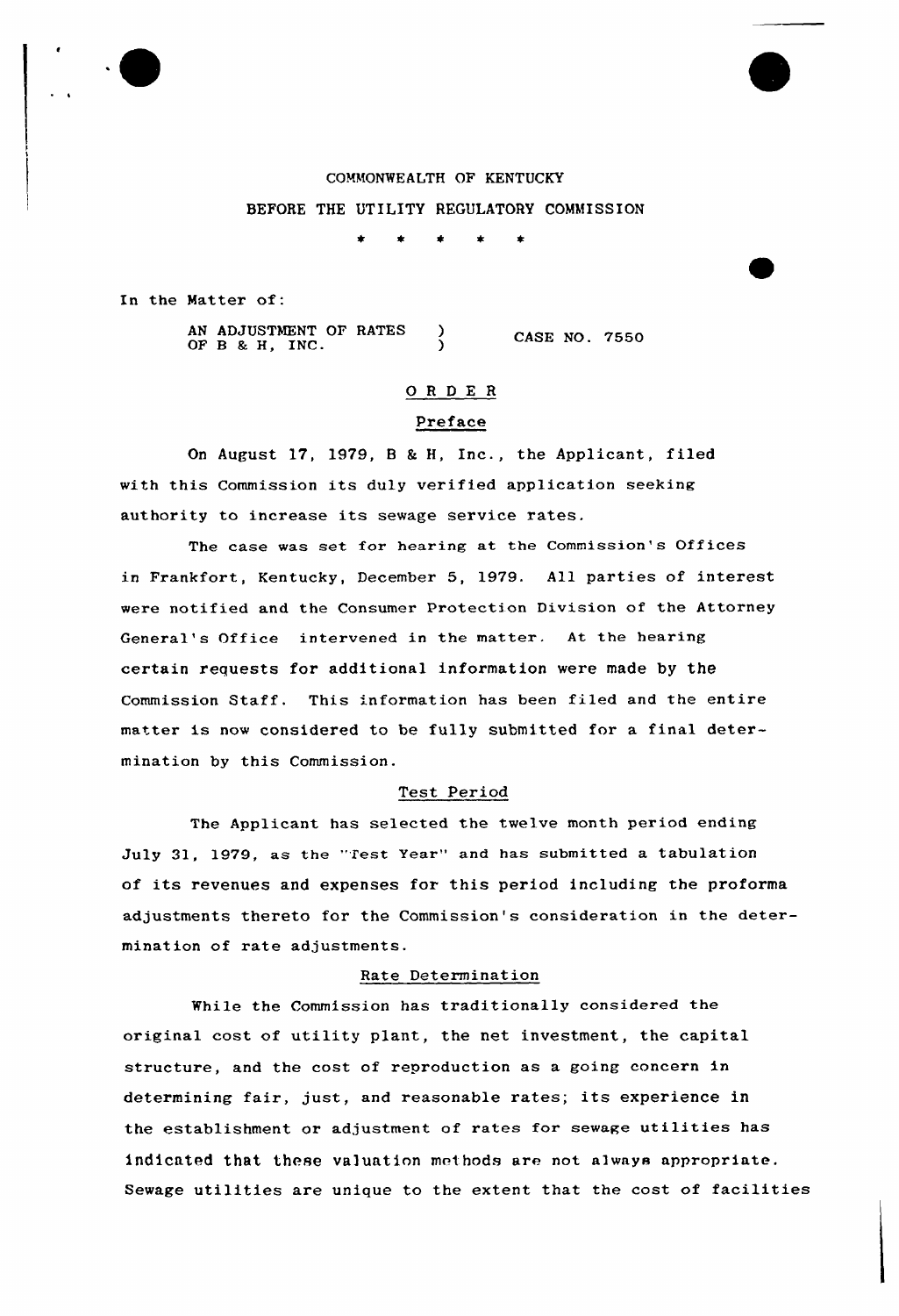has usually been included in the cost of the individual lot. The owner and/or operator of the utility is, in many instances, the developer of the real estate and title may have changed hands prior to the effective date of Commission's jurisdiction (January 1, 1975). Further, the Commission has found that the books, records and accounts of these operations are, for the most part, incomplete, so as to make impossible the fixing of rates on the above methods of valuation. Therefore, the Commission is of the opinion that for the purpose of establishing or fixing rates for sewage utilities, the operating  $ratio<sup>(1)</sup>$  method should be utilized although it is recognized that there may be instances where this method or procedure would not be valid.

#### Findings in This Matter

The Commission, after consideration of all the evidence of record and being advised, is of the opinion and finds:

l. That the Applicant provides sewage service to the residences located within the Brocklyn Subdivision in Madison County, Kentucky.

2. That according to the record in this matter, the Applicant without the permission or approval of the Commission, on May 1, 1976 increased the charges for sewage service in the amount of 42.50 per single-family residence and established a new rate of \$5.65 per unit for multi-family residences. Further, that these rates are illegal in that they are higher than the rates filed with this Commission at the time the Commission obtained jurisdiction over this utility under authority of KRS 278.010.

3. That the Applicant's annual proforma expenses are estimated by the Commission to be \$14,695.

4. That the rates as prescribed and set forth in Appendix "A", attached hereto and made a part hereof should produce gross annual revenues of approximately \$16,751 from 147 customers and are the fair, just, and reasonable rates to be charged for sewage services rendered by the Applicant to customers located in Brocklyn Subdivision, Madison County, Kentucky.

<sup>(</sup>I) Operating ratio is defined as the ration of expenses, including depreciation and taxes, to gross revenues.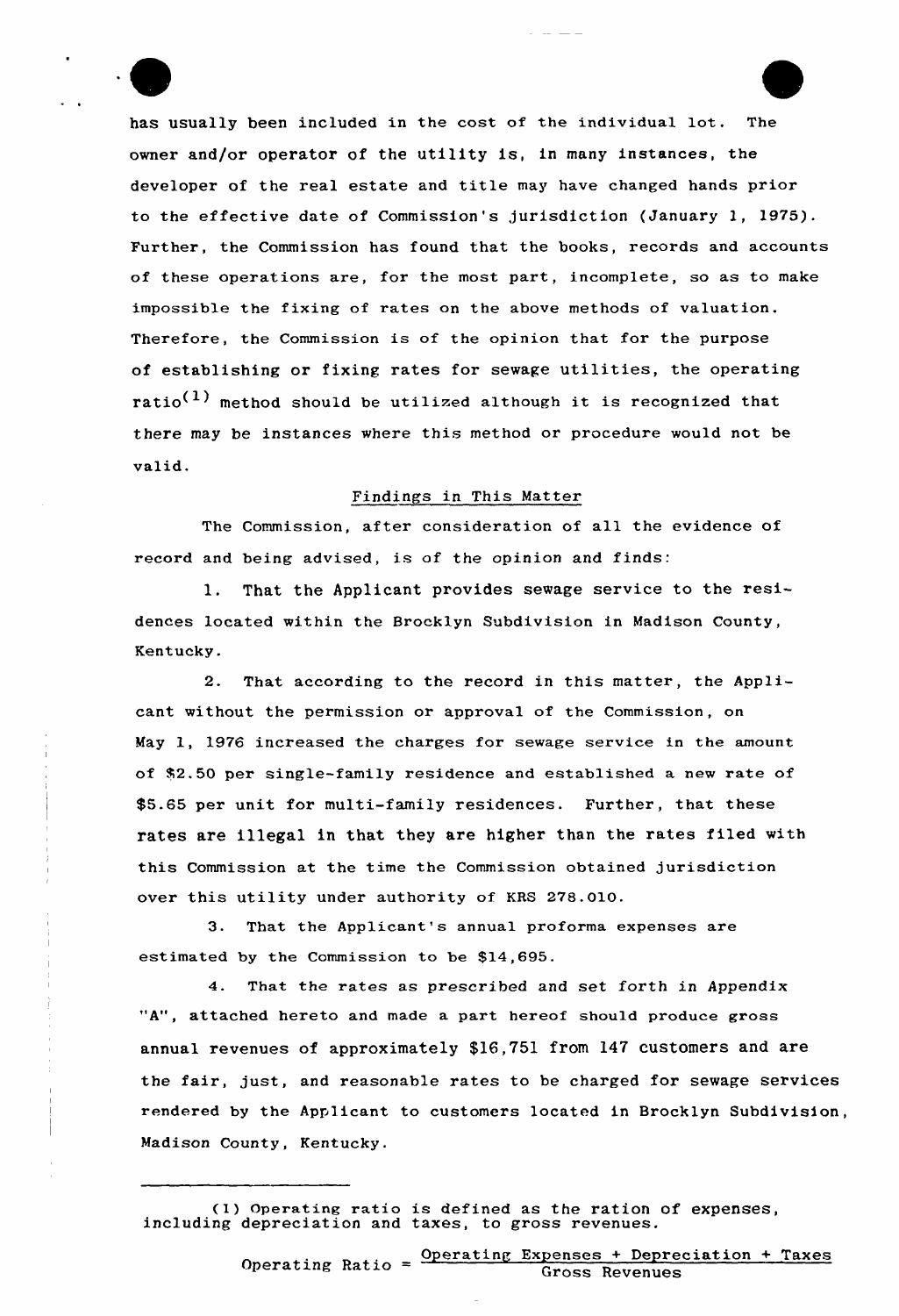5. That an operating ratio of .877 results from testyear operations as adjusted and provides a reasonable return  $margin(2)$  in this instance.

6. That the rates proposed by the Applicant are unfair, unjust, and unreasonable in that they would produce revenues in excess of those found reasonable herein.

7. That the Applicant has filed with this Commission a valid third-party beneficiary agreement

8. That while traditionally depreciation on contributed property for rate-making purposes has been allowed, it has not been a matter of great significance in past years. The value of contrihuted property in currently operating water and sewage utilities, however, is frequently more than the value of investor financed property. Further, it is common practice for <sup>a</sup> builder or developer to construct water and sewage facilities that add to the value and salability of his subdivision lots and to expense the investment of said facilities in the sale price of his lots or, as an alternative, to donate said facilities to <sup>a</sup> utility company.

It is also recognized that many residential and commercial deve1opments in metropolitan areas are served by privately-owned sewage systems. Further, that federal guidelines will require the incorporation of these sewage systems into a regional comprehensive sewer district at such time as connecting trunk lines are made available. Further., that to permit the accumulation of a depreciation reserve on contributed property that is to be abandoned would not, in our opinion, be in the public interest.

The Commission is, therefore, of the opinion and finds that depreciation on contributed property for water and sewage utilities is not justified and should not be included in rate-making determinations for these utilities. In support of this position and by way of substantiation, we make reference to the cases and decisions listed in Appendix "8", attached hereto and made <sup>a</sup> part hereof.

 $-3-$ 

<sup>(2)</sup> Return Margin is the amount remaining for the payment of <sup>a</sup> return on the investment of the security holders.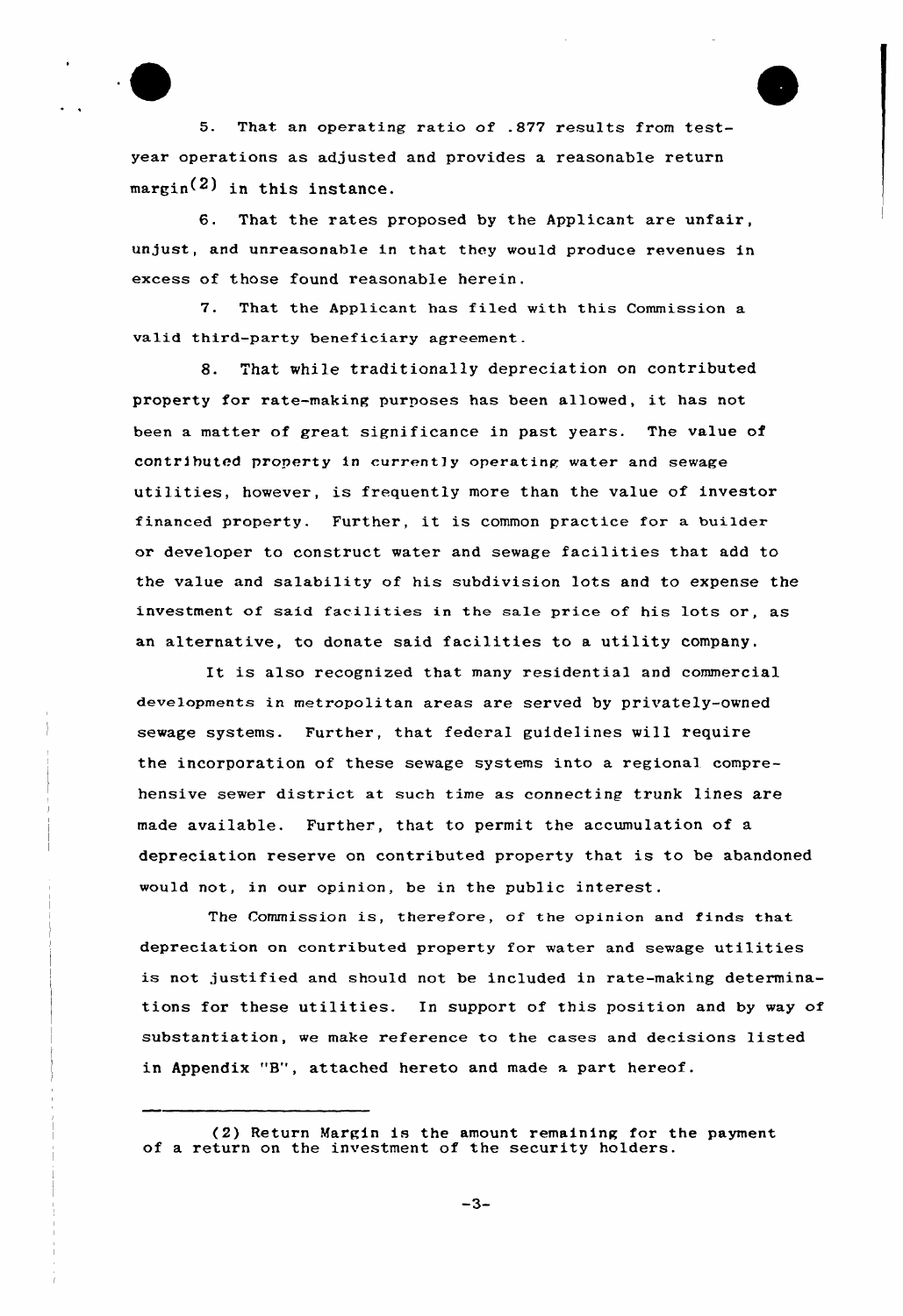9. That the Commission after considering the tabulation of test-year and projected revenues and expenses submitted by the Applicant concludes that said revenues, expenses and proforma adjustments can be summarized as shown in Appendix "C", attached hereto and made a part hereof. On the basis of this tabulation, the Commission further concludes that gross annual revenues in the amount of \$16,751 are necessary and will permit the Applicant to meet its reasonable expenses for providing sewage disposal services to its customers.

10. That all monies collected from the Applicant's customers by the unauthorized rates subsequent to May, 1976 which exceeded the amounts that would have been collected on the basis of the Applicant's authorized rates should be refunded by the Applicant to the customers from which said excess monies were collected.

11. That the Applicant should provide a complete listing to this Commission of all customers to whom refunds are due and said listing should also include the amount of refund due to each affected customer.

12. That the Applicant should provide this Commission with a plan detailing how and when affected customers will be refunded.

## Orders in This Matter

The Commission on the basis of the matters hereinbefore set forth and the evidentiary record in this case:

HEREBY ORDERS that the rates prescribed and set forth in Appendix "A", attached hereto and made a part hereof, are hereby fixed as the fair, just and reasonable rates of the Applicant to become effective for services rendered on and after the date of this Order.

IT IS FURTHER ORDFRFD that the rates sought by the Applicant be and the same are hereby denied.

IT IS FURTHER ORDERED that the Applicant shall refund to its customers all monies collected subsequent to May, 1976 which exceeded the amounts that would have been collected on the basis of rates filed with this Commission at the time the Commission obtained jurisdiction over this Utility under authority of KRS 278.010.

 $-4-$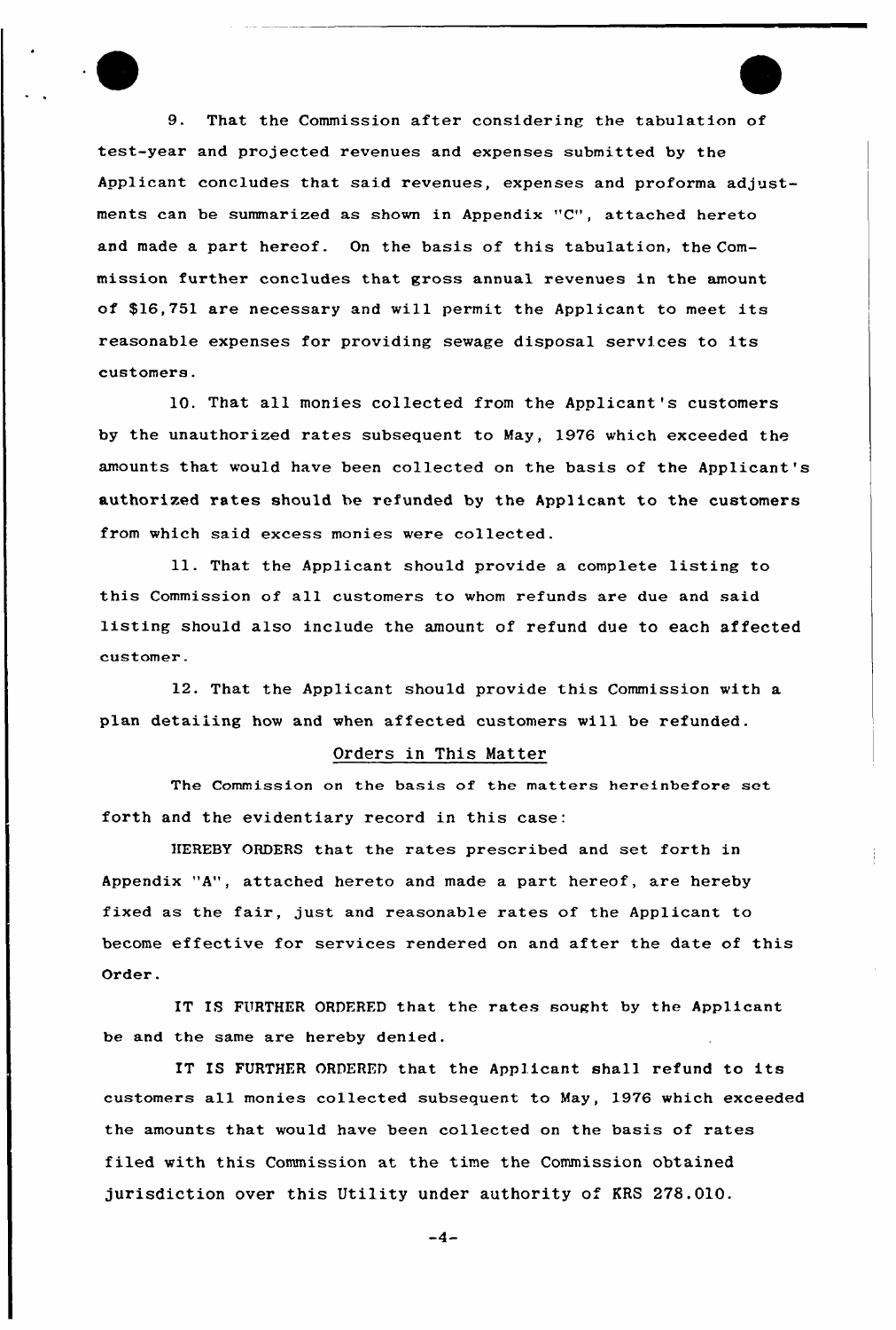IT IS FURTHER ORDERED that the Applicant shall provide this Commission within thirty (30) days of the date of this Order, a listing of all customers who shall be refunded. Said listing shall also include the amount of refund due to each customer.

IT IS FURTHER ORDERED that the Applicant shall provide this Commission, within thirty (30) days of the date of this Order, a plan detailing how andwhen affected customers shall be refunded.

IT IS FURTHER ORDERED that the Applicant shall file with this Commission, within thirty (30) days from the date of this Order, its tariff sheets setting forth the rates approved herein. Further, that copies of all the Applicant's rules and regulations for providing water service to customers located in the Brocklyn Subdivision, Madison County, Kentucky, shall he filed with the said tariff sheets. Done at Frankfort, Kentucky, this 5th day of March, 1980.

UTILITY REGULATORY COMMISSION

CHAIRMA

ma COMMISS/ONER

ATTEST:

**SECRETARY**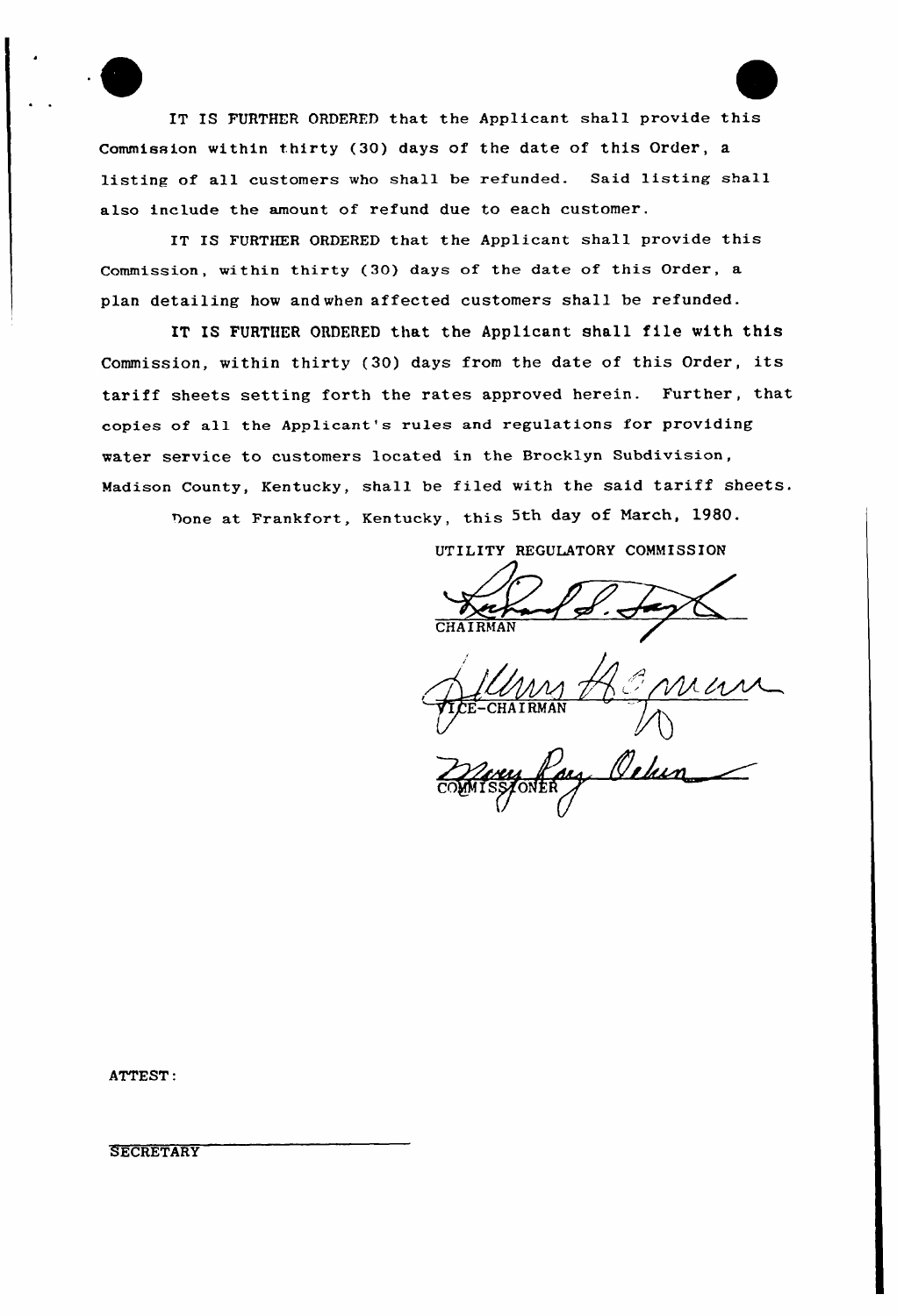



## APPENDIX "A"

## APPENDIX TO AN ORDER OF THE UTILITY REGULATORY COMMISSION IN CASE NO. 7550 DATED MARCH 5, 1980.

The following rates are prescribed for sewage disposal services for all customers that are located in Brocklyn Subdivision, Madison County, Kentucky and that are provided said service by  $B$  & H, Inc.

Type of Service Provided Single-Family Residences Multi-Family Residences

# Monthly Rate

المالدان المالد ساسداند

\$10.65 Per Residence 8.00 Per Unit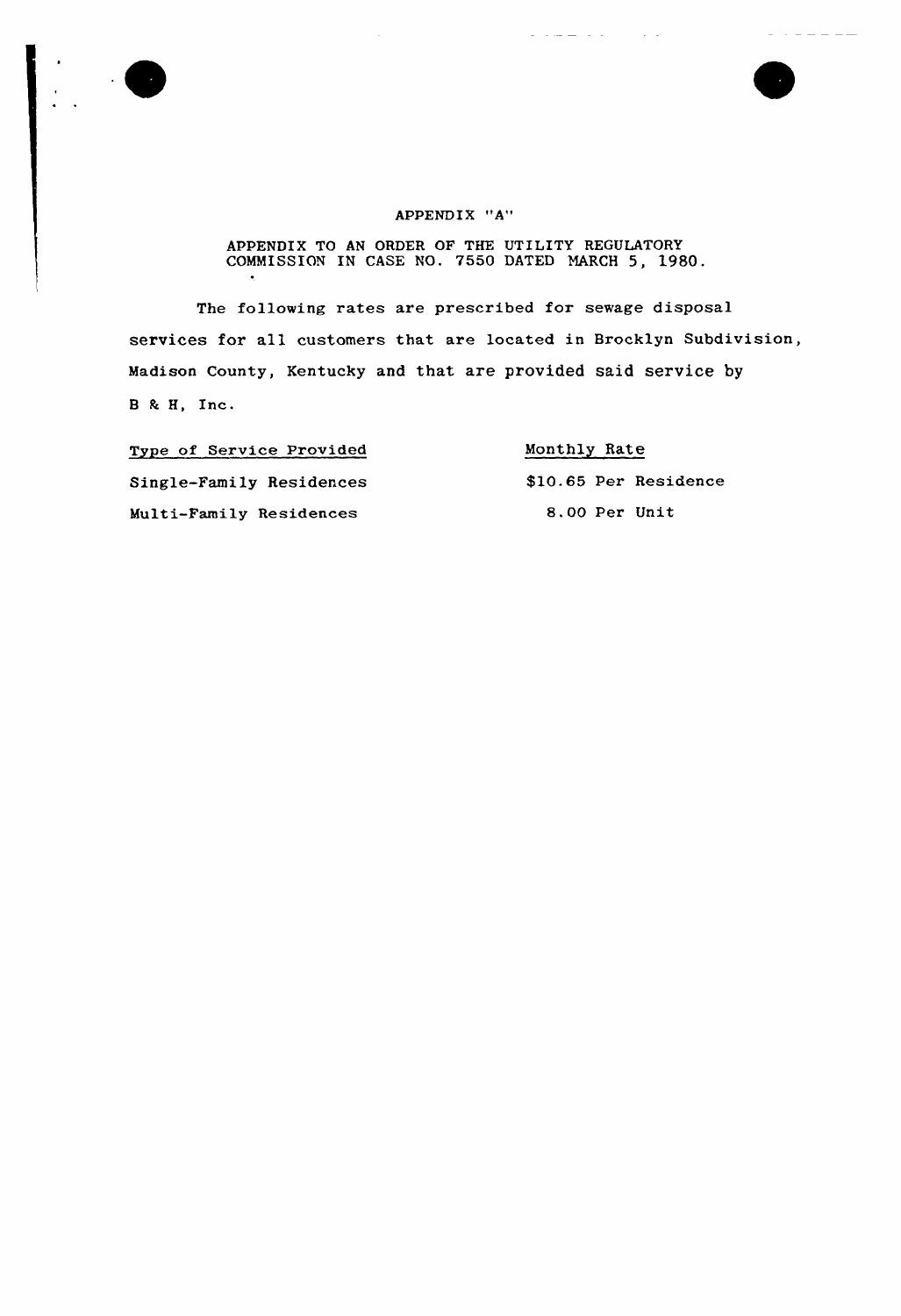



APPENDIX TO AN ORDER OF THE UTILITY REGULATORY COMMISSION IN CASE NO. 7550 DATED MARCH 5, 1980.

<sup>A</sup> listing of cases and decisions that substantiate Finding Yumber 8.

(1) 28 U.S.C. 5 362(c) (1976).

Dealing with the Basis to Corporations in Reorganization. It states in part that property contributed by nonstockholders to a corporation has a zero basis.

- (2) Easter v. C.I.R., 338 F. 2d 968 (rth Cir. 1964). Taxpayers are not allowed to recoup, by means of depreciation deductions, an investment in depreciable assets made by a stranger.
- (3) Martigney Creek Sewer Co., {Mo. Pub. Serv. Comm., Case No. 17,117) (November 26, 1971). For rate making purposes a sewer company should not be allowed to treat depreciation on contributed plant as an operating expense.
- (4) Re Incline Village General Improv. Dist., I % <sup>S</sup> 558, I & 559, (Nev. Pub. Serv. Comm., May 14, 1970). Where a general improvement district sought to increase water rates, the Commission could not consider depreciation expense on the district's plant because all of the plant had been contributed by members of the district,
- (5) Princess Anne Utilities Corp. v. Virginia ex rel. State Corp. Commission, 179 SE 2d 714, (Va. 1971). A depreciation allowance on contributions in aid of construction was not a11owed to a sewer company operating in a state following the "original cost" rule in determining rate base because the company made no investment in the property, and had nothing to recover by depreciating the donated property.